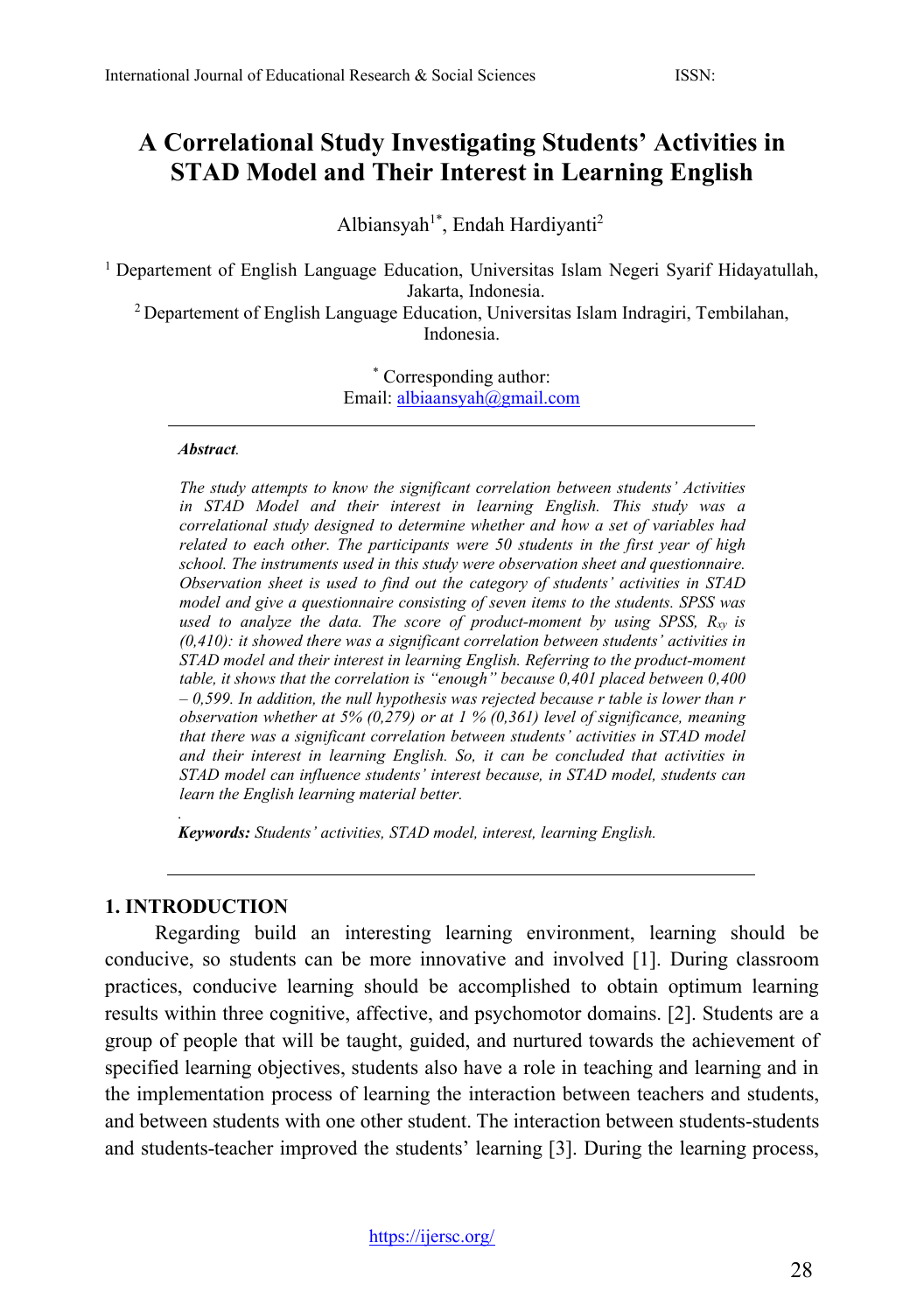students use all the basic skills that have it as a base to carry out various activities to obtain the optimal achievement.

However, to get optimal achievement students are influenced by many factors. Hadiwijaya & Hutasoit (2017) stated that the factors learning achievement is supported by the level of intelligence, talents, interests, attitudes, skills and motivation of a person. Therefore, from all the factors above, interest is one of the important aspects, because interest can influence someone do or not to do something. Sharma & Pooja (2016) says that interest is a best teacher. It is permanent tendency to notice and remember some of the activities. It means that interest is a persistent tendency in the subject concerned, it is interested in a particular field or something and feel good about working in that field.

Interest is a taste and flavor preferred interest in a thing or activity, without being told. Interest can provide impetus to conduct activities in the learning process. For example, on the issue of global warming (global warming), this issue became the most recent issue being discussed today and threaten the survival of all creatures. Therefore, students are expected to care with this issue and actively they can have the attention with this problem. Slameto (2003) states that the greatness of interest seen from how much revenue would a relationship between yourself with something outside of us, the stronger and closer relationship, the greater of interest owned.

Based on the explanations above, learners must have the big interest to make a learning activity is meaningful.

Besides interest, a learning model plays an important role in achieving student's achievement. Student Teams Achievement Division (STAD) is a type of a learning model developed by Slavin and his colleagues. STAD is one of the most significant CL models, which has been influential in bringing about positive effects in multiple grades and subjects (Slavin, 1995). Student Teams Achievement Divisions (STAD) offered opportunities for students to work together as a form of learning involving community members. (Taniredja, Faridli, & Harmianto, 2011).

Type STAD cooperative learning is a model that was developed to engage students in reviewing the material covered in the lesson. Team members use work sheets or other study devices to help them master the academic material and they help one another learn the materials through tutoring, quizzing, or carrying on team discussions. STAD is not completely static and improves versatility. (Johnson, Johnson, & Stanne, 2000) and it could be used in any subjects (Tran, 2013; Vaughan, 2002; Wyk, 2011)

Futhermore, Mohamad in Efi (2007) says that STAD designed to motivate students to be re-energized. In this model, students are grouped in teams with members of 4 students on each team. The team formed by heterogeneous performance level, gender, and ethnicity.

In cooperative learning STAD model, the students learn and form their knowledge based on their experience and their ability in work together with their friend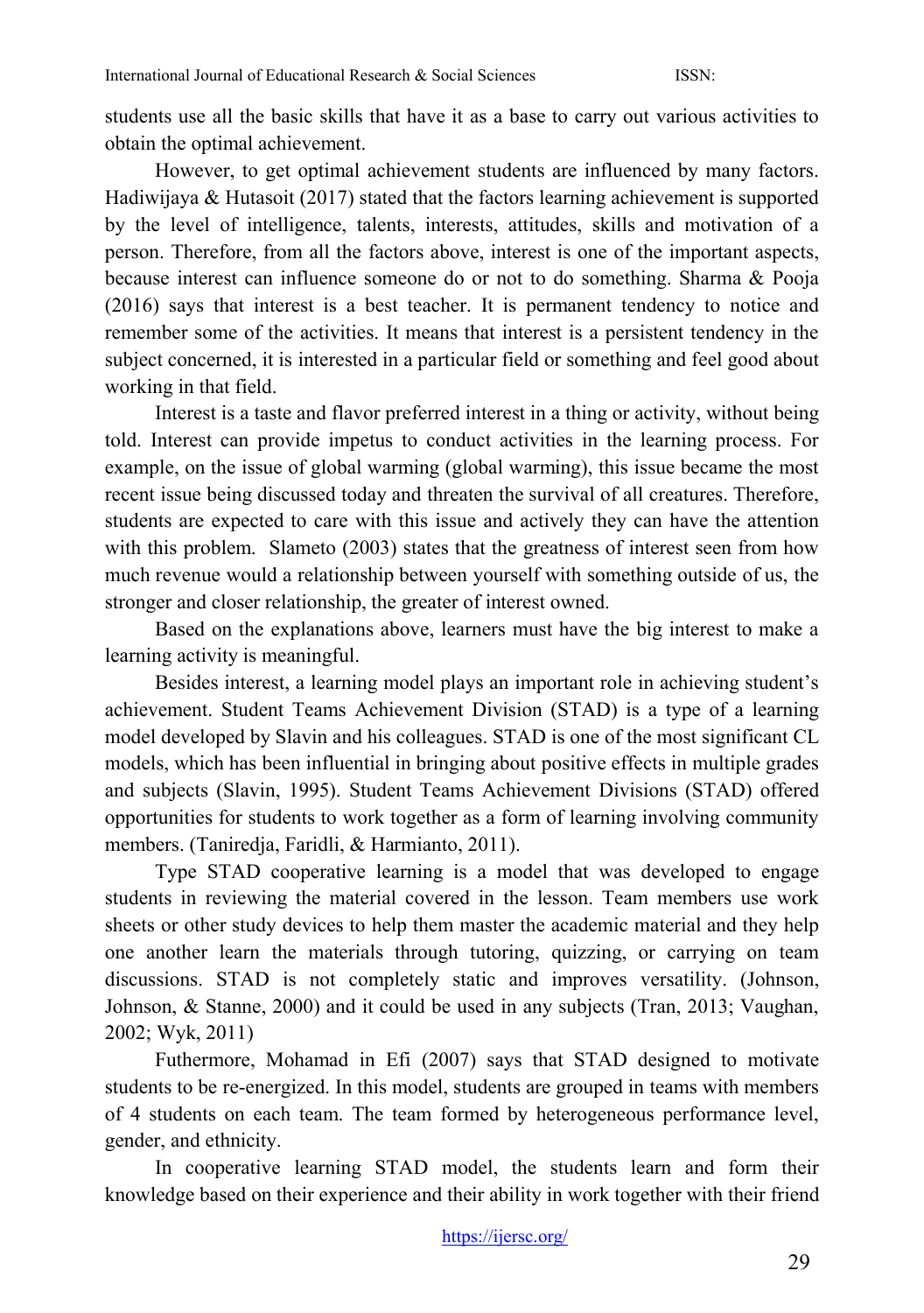in the groups to finish the task that is given to them. The teacher is as a facilitator that help the students to manage and control the learning process.

MAN 039 Tembilahan is one of the schools that teach English language to the students. The students are given many materials and methods of learning in order that they can have big interest for this subject, not only in the classroom, but also outside of classroom English language is taught. Some of the students who learn English feel that they do not get the benefit from learning of English language, even they have learned English from the junior high school, but they still do not have big interest for this subject.

From on the fact the researcher found that there were some phenomena happened to students' interest that have impact for the activities in learning English. The phenomena were some students did not give attention for their teacher, some students were not joining in learning process, such as they are lazy to take notes, make summarize, and read the material, some students were still outside of class when the English lesson would be begun, some students made noise during the English lesson.

Based on the phenomena above, determining the value of an interest in English lesson to encourage the desired activity, is necessary to be used as a benchmark to determine the next steps to improve learning. It is necessary for research entitled, "A Correlational Study Investigating Students' Activities in STAD Model and Their Interest in Learning English at First Year of MAN 039 Tembilahan"

#### **II. METHODS**

The study was a correlational study that designed to determine whether and how a set of variables are related or to these hypotheses regarding expected relationships. There are two variables in this research, independent and dependent variables. The students' activities are as independent, and dependent is the students' interest. These variables can be seen as follows :



This research was done in MAN 039 Tembilahan. MAN 039 Tembilahan was an Islamic school that has adressed at Jln. Pelajar. This school has been built for 35 years. The participants are 50 students in first year that use STAD model in learning process involved : X8, X9, X10. The instruments used in this study were observation sheet and questionnaire. Students' observation sheet was used by researchers to perceive student activity. Perception by using observation sheet in each activity perceived to be assigned value from 1 to 4 and the researchers gave the questionnaire for the students to know how big the student's interest. Type of questionnaire used was closed questionnaire. To analyse the data, the researhers used SPSS window program.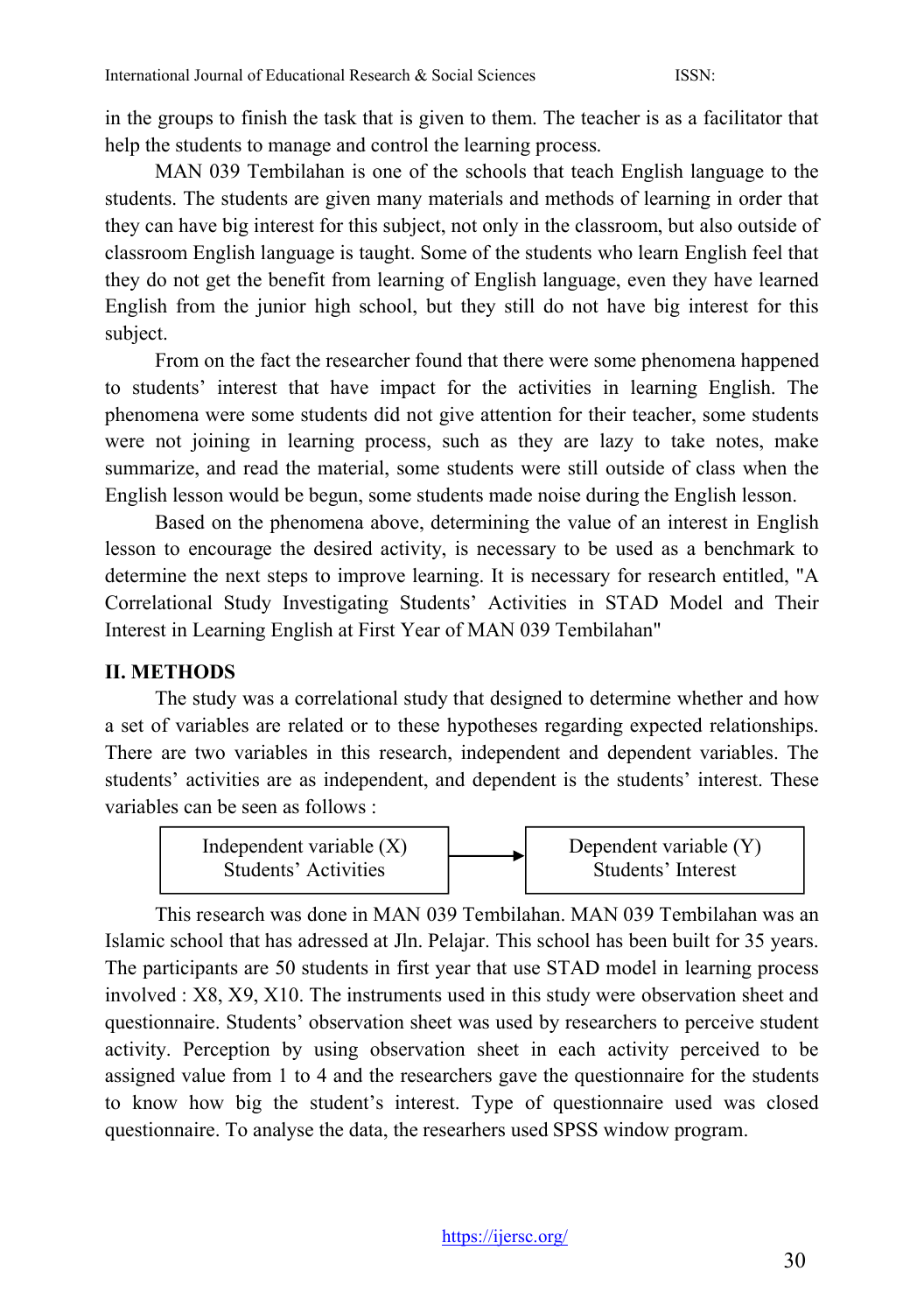# **III. RESULT AND DISCUSSION**

This research consists of two variables. They are independent variable symbolized by X and dependent variable symbolized by Y. The independent variable is students' activities in STAD model, while the dependent variable is a variable which is affected by the independent variable namely students' interest in learning English.

## **a. The correlation between students' activities in STAD model and their interest**

In order to obtain the data in this research, the researcher use observation sheet and questionnaire. Observation sheet is used to find out the category of students' activities in STAD model and give questionnaire consisting of seven items to the students. It is used to find out the students' interest in learning English. In answering each item of questionnaire, the students have to choose the following option. Namely, strongly agree (SA), Agree (A), Undecided (U), Disagree (D), strongly disagree (SD). This research presented the scores of students' activities in STAD model (variable X) and their interest in learning English (variable Y).

|       |       | Frequency      | Percent | Valid Percent | Cumulative<br>Percent |
|-------|-------|----------------|---------|---------------|-----------------------|
| Valid | 21.00 | 3              | 6.0     | 6.0           | 6.0                   |
|       | 22.00 | 5              | 10.0    | 10.0          | 16.0                  |
|       | 23.00 | 7              | 14.0    | 14.0          | 30.0                  |
|       | 24.00 | 7              | 14.0    | 14.0          | 44.0                  |
|       | 25.00 | 13             | 26.0    | 26.0          | 70.0                  |
|       | 26.00 | 10             | 20.0    | 20.0          | 90.0                  |
|       | 27.00 | $\overline{4}$ | 8.0     | 8.0           | 98.0                  |
|       | 28.00 | $\mathbf{1}$   | 2.0     | 2.0           | 100.0                 |
|       | Total | 50             | 100.0   | 100.0         |                       |

**Table 1 The Frequency Table of Students' Activities in STAD model**

Valid with the highest score is 28.00 in frequency of 1 and the lowest is With the score 21.00 in frequency of 3.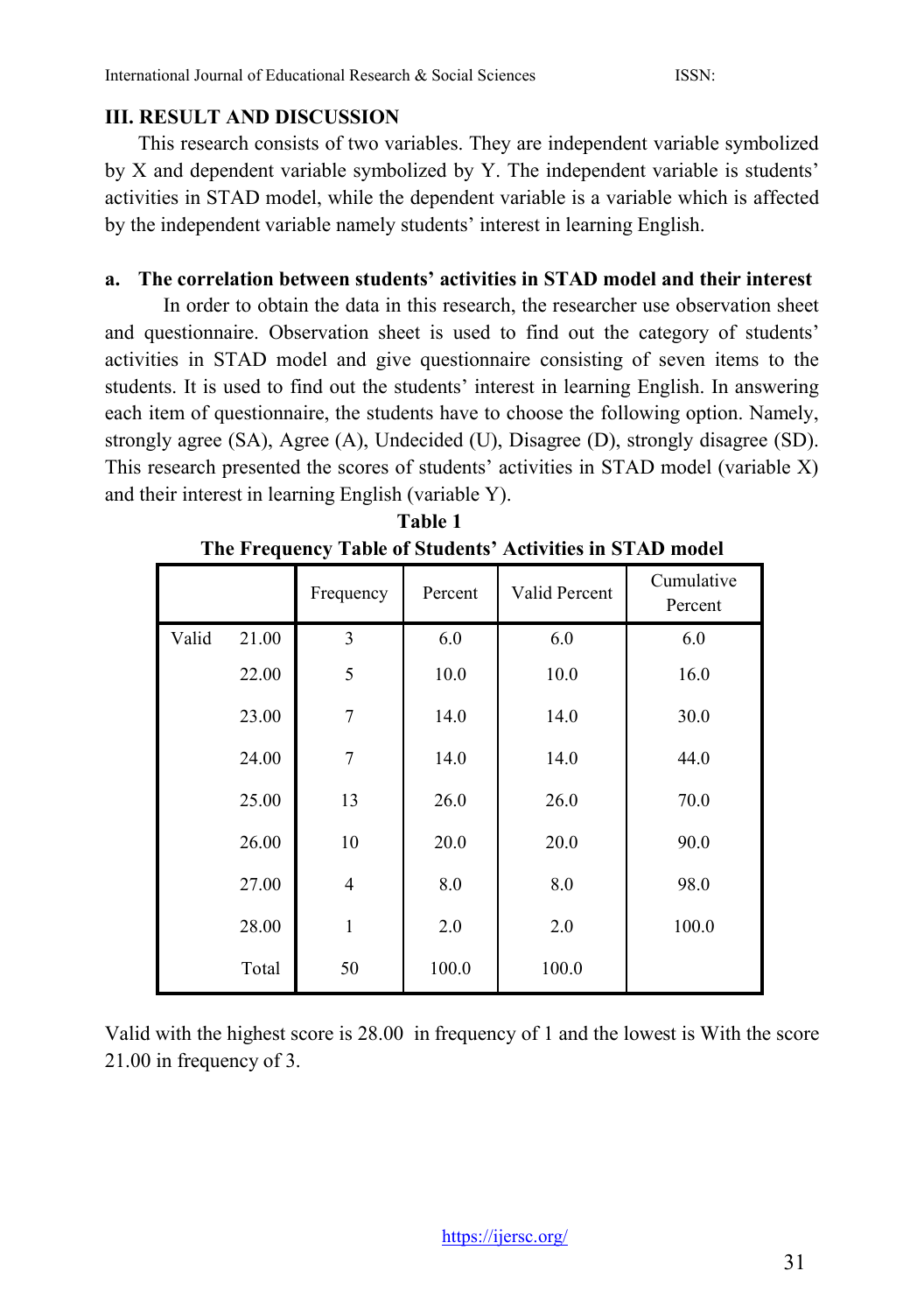



**The Frequency of Students' Interest in Learning English**

|       |       | Frequency      | Percent | Valid Percent | Cumulative<br>Percent |
|-------|-------|----------------|---------|---------------|-----------------------|
| Valid | 10.00 | $\mathbf{1}$   | 2.0     | 2.0           | 2.0                   |
|       | 12.00 | 5              | 10.0    | 10.0          | 12.0                  |
|       | 13.00 | $\mathfrak{2}$ | 4.0     | 4.0           | 16.0                  |
|       | 15.00 | 5              | 10.0    | 10.0          | 26.0                  |
|       | 16.00 | 5              | 10.0    | 10.0          | 36.0                  |
|       | 17.00 | $\mathfrak{2}$ | 4.0     | 4.0           | 40.0                  |
|       | 18.00 | $\overline{2}$ | 4.0     | 4.0           | 44.0                  |
|       | 19.00 | $\overline{2}$ | 4.0     | 4.0           | 48.0                  |
|       | 20.00 | 8              | 16.0    | 16.0          | 64.0                  |
|       | 21.00 | $\overline{4}$ | 8.0     | 8.0           | 72.0                  |
|       | 22.00 | 7              | 14.0    | 14.0          | 86.0                  |
|       | 23.00 | $\mathfrak{Z}$ | 6.0     | 6.0           | 92.0                  |
|       | 24.00 | $\mathbf{1}$   | 2.0     | 2.0           | 94.0                  |
|       | 25.00 | $\mathbf{1}$   | 2.0     | 2.0           | 96.0                  |
|       | 26.00 | $\mathbf{1}$   | $2.0\,$ | 2.0           | 98.0                  |
|       | 28.00 | $\mathbf 1$    | 2.0     | 2.0           | 100.0                 |

<https://ijersc.org/>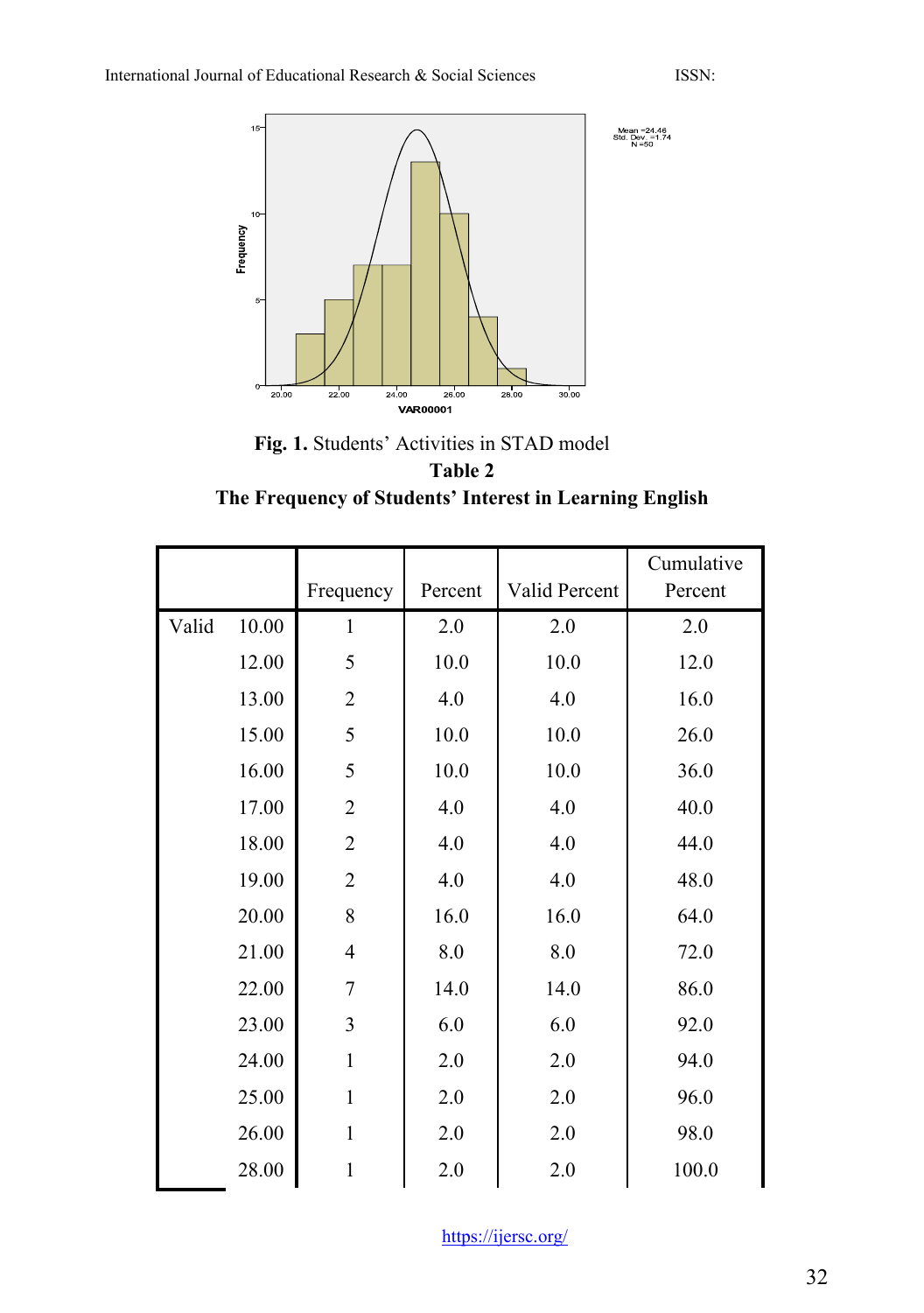|       |       | Frequency      | Percent | Valid Percent | Cumulative<br>Percent |
|-------|-------|----------------|---------|---------------|-----------------------|
| Valid | 10.00 | $\mathbf{1}$   | 2.0     | 2.0           | 2.0                   |
|       | 12.00 | 5              | 10.0    | 10.0          | 12.0                  |
|       | 13.00 | $\overline{2}$ | 4.0     | 4.0           | 16.0                  |
|       | 15.00 | 5              | 10.0    | 10.0          | 26.0                  |
|       | 16.00 | 5              | 10.0    | 10.0          | 36.0                  |
|       | 17.00 | $\overline{2}$ | 4.0     | 4.0           | 40.0                  |
|       | 18.00 | $\overline{2}$ | 4.0     | 4.0           | 44.0                  |
|       | 19.00 | $\overline{2}$ | 4.0     | 4.0           | 48.0                  |
|       | 20.00 | 8              | 16.0    | 16.0          | 64.0                  |
|       | 21.00 | $\overline{4}$ | 8.0     | 8.0           | 72.0                  |
|       | 22.00 | 7              | 14.0    | 14.0          | 86.0                  |
|       | 23.00 | 3              | 6.0     | 6.0           | 92.0                  |
|       | 24.00 | $\mathbf{1}$   | 2.0     | 2.0           | 94.0                  |
|       | 25.00 | $\mathbf{1}$   | 2.0     | 2.0           | 96.0                  |
|       | 26.00 | $\mathbf{1}$   | 2.0     | 2.0           | 98.0                  |
|       | 28.00 | $\mathbf{1}$   | 2.0     | 2.0           | 100.0                 |
|       | Total | 50             | 100.0   | 100.0         |                       |



**Fig. 2.** Students' Interest in Learning English

<https://ijersc.org/>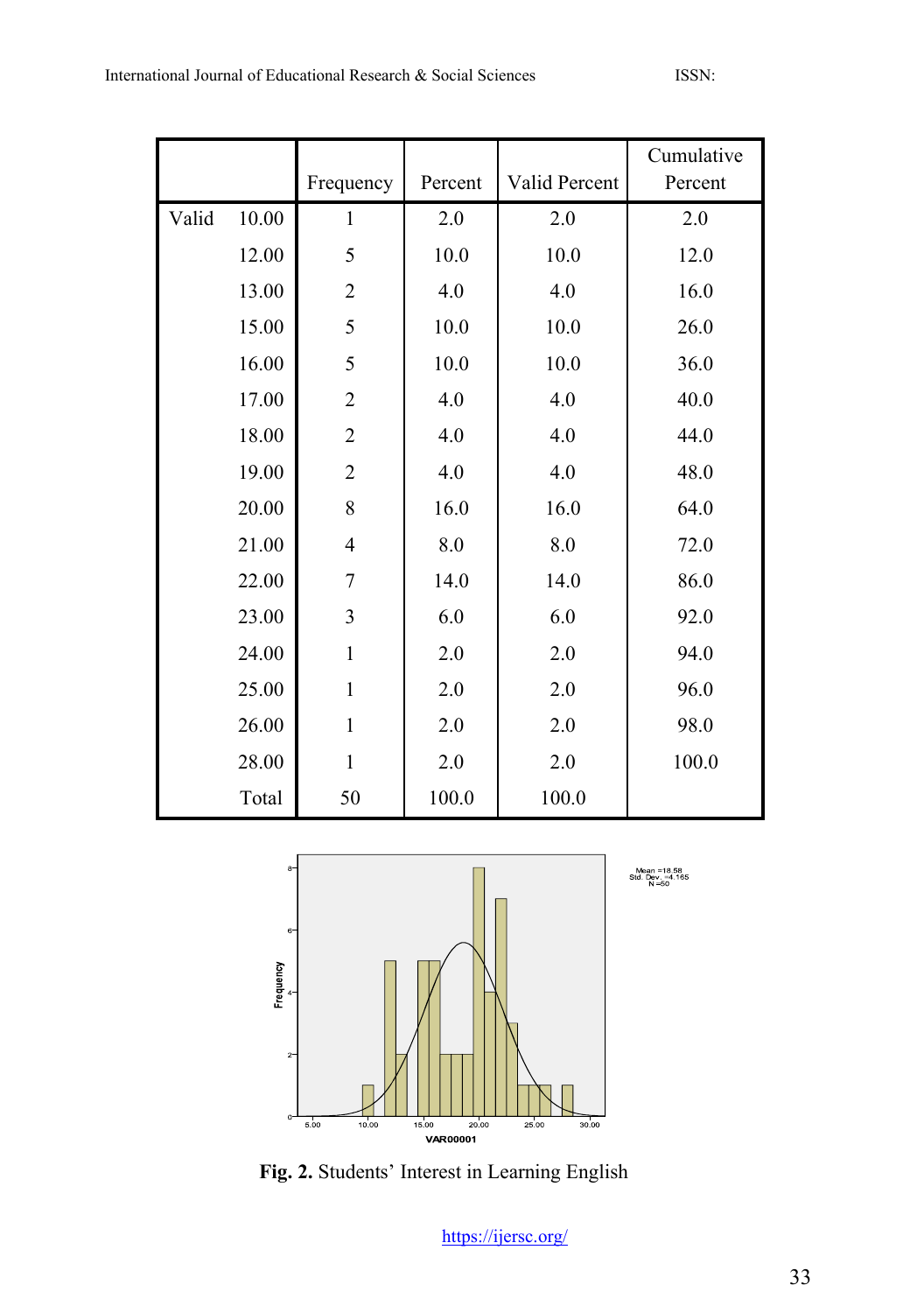|               |                     | Students'     | Students'   |
|---------------|---------------------|---------------|-------------|
|               |                     | Activities in | Interest in |
|               |                     | <b>STAD</b>   | learning    |
|               |                     | model         | English     |
| Students'     | Pearson Correlation | 1             | $.410**$    |
| Activities in | Sig. (2-tailed)     |               | .003        |
| <b>STAD</b>   |                     |               |             |
| model         | N                   | 50            | 50          |
| Students'     | Pearson Correlation | $.410**$      |             |
| Interest in   | Sig. (2-tailed)     | .003          |             |
| learning      |                     | 50            | 50          |
| English       |                     |               |             |

Table 3 The Correlation between Student's Activities and Interest

\*\*. Correlation is significant at the 0.01 level (2-tailed).

# **b. The factors influencing students' interest in learning English**

The questionnaire refers to the factors that can influence the students' interest in learning English. There were ten statements in this item that can represent the major factors. All of the statements are going to be presented and calculated in percentage that can be seen on the tables below:

Table 4 I Have a Passion and a Strong Incentive to Learn English.

| Option            | Frequency | Percentage |
|-------------------|-----------|------------|
| Strongly agree    | 10        | 20         |
| Agree             |           | 16         |
| Undecided         | 23        | 46         |
| Disagree          |           | 16         |
| Strongly disagree |           |            |
|                   |           |            |
| Amount            | 50        | ነበ %       |

The table above shows that there were 10 respondents  $(20\%)$  who answered strongly agree, 8 respondents (16%) who answered agree, 23 respondent (46%) who answered undecided, 8 respondents (16%) who answered disagree, 1 respondent (2%) who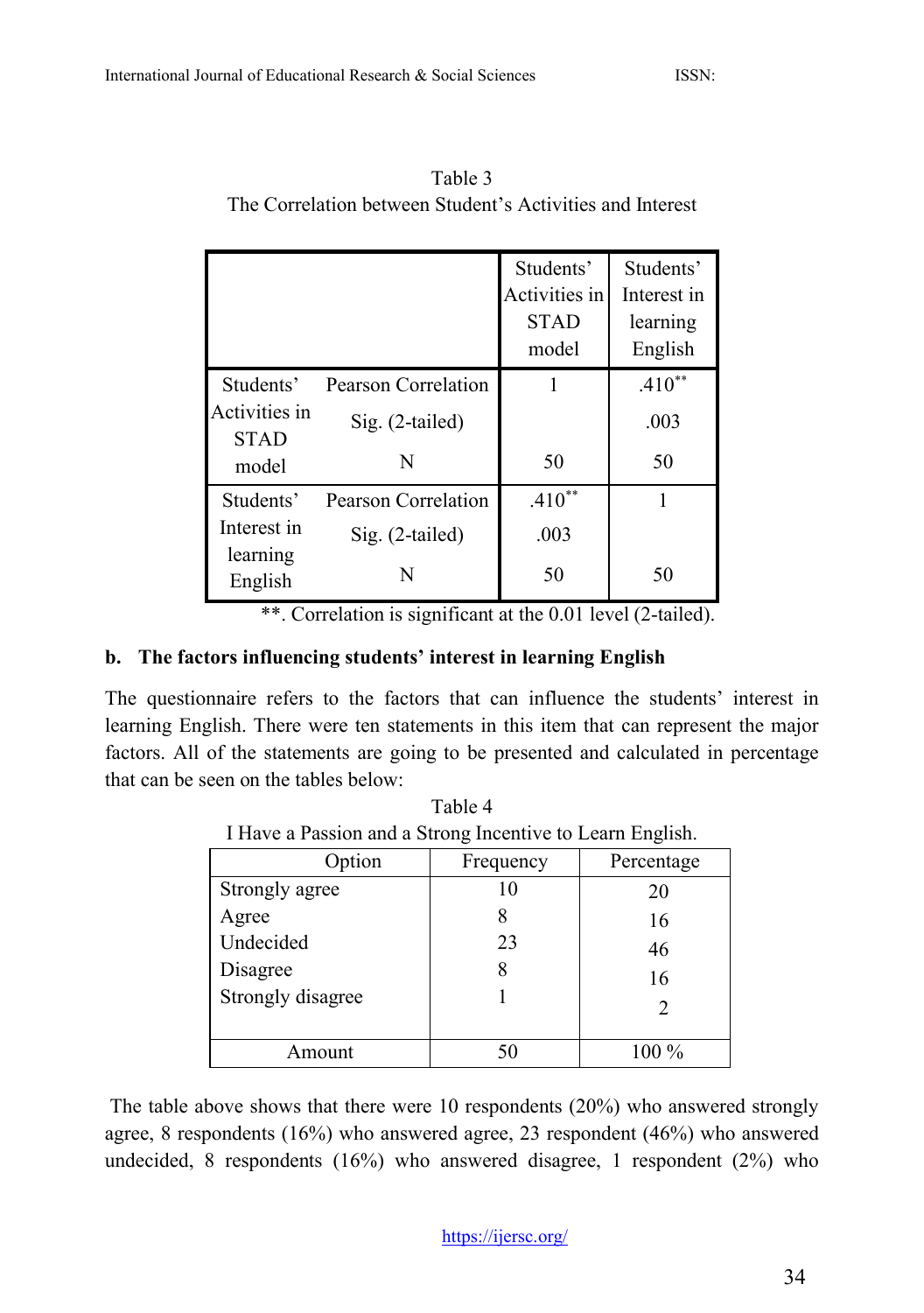answered strongly disagree. So, the highest is "undecided" , it means that the students do not have less a passion and a strong incentive to learn English.

| Table 5                                                                |
|------------------------------------------------------------------------|
| The Direct Surroundings is Very Supportive Classroom Atmosphere of the |
| Learning Process.                                                      |

| Option            | Frequency | Percentage |
|-------------------|-----------|------------|
| Strongly agree    | 13        | 26         |
| Agree             | 12        | 24         |
| Undecided         | 20        | 40         |
| Disagree          |           | 8          |
| Strongly disagree |           |            |
| Amount            | 50        | $100\%$    |
|                   |           |            |

The table above shows that there were 13 respondents (26%) who answered strongly agree, 12 respondents (24%) who answered agree, 20 respondents (40%) who answered undecided, 4 respondent (8%) who answered disagree and no respondent to strongly disagree. So, the highest is "undecided", it means that most of the students choose the direct surroundings is not supportive learning process

# Table 6 Ways of Teacher in Delivering Learning is Very Interesting.

| Option            | Frequency | Percentage |
|-------------------|-----------|------------|
| Strongly agree    | 22        | 44         |
| Agree             | 12        | 24         |
| Undecided         |           |            |
| Disagree          |           | 10         |
| Strongly disagree |           | 18         |
| Amount            | 50        | $100\%$    |

The table above shows that there were 22 respondents (44%) who answered strongly agree, 12 respondents (24%) who answered agree, 4 respondents (8%) who answered undecided, 5 respondents (10% ) who answered disagree, 9 respondents (18%) who answered strongly disagree. So, the highest is "strong agree", it means that most of students like the ways of teacher teaches them.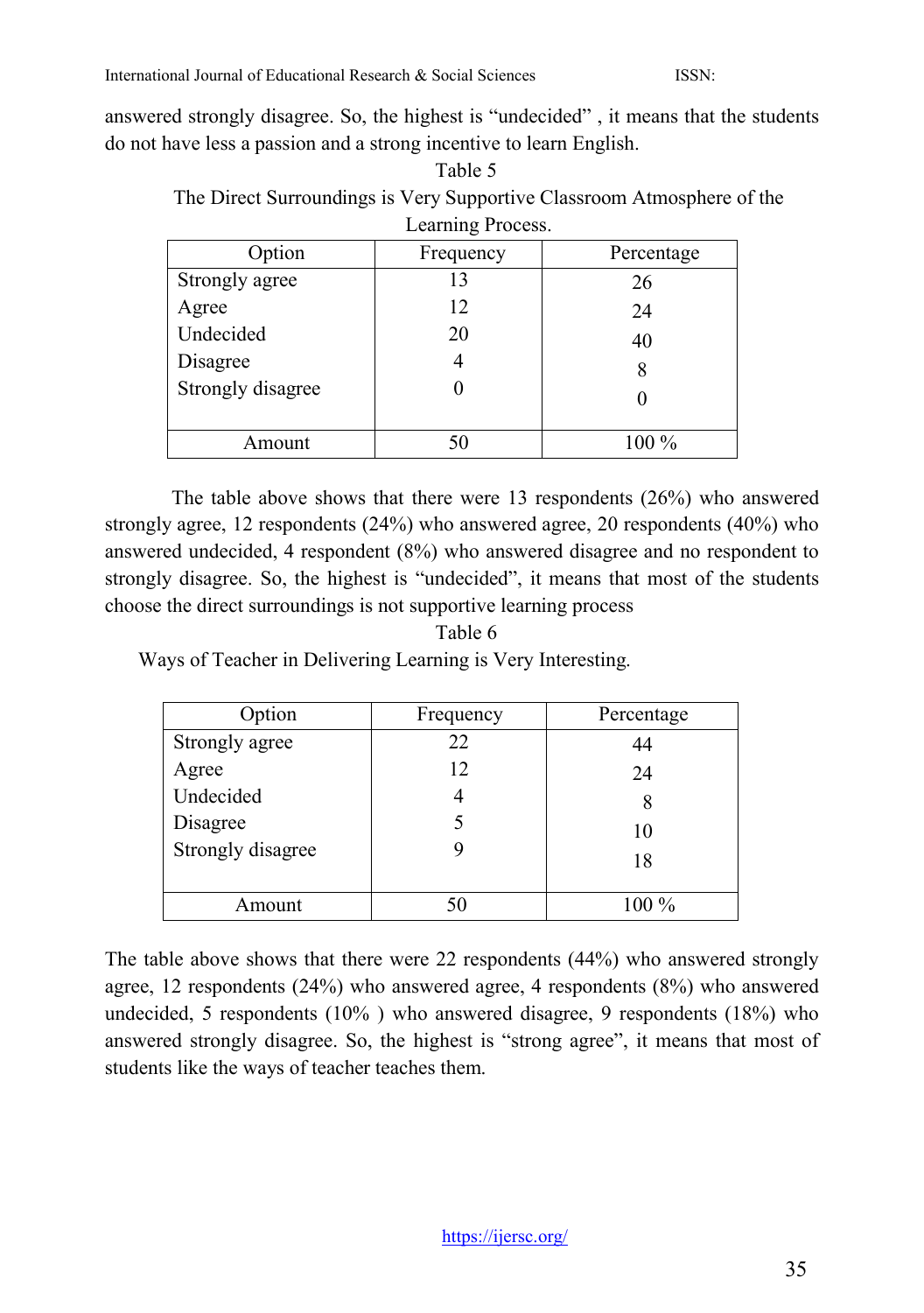|                   | $\frac{1}{2}$ . The state of $\frac{1}{2}$ is the state of $\frac{1}{2}$ . The state of $\frac{1}{2}$ |            |
|-------------------|-------------------------------------------------------------------------------------------------------|------------|
| Option            | Frequency                                                                                             | Percentage |
| Strongly agree    |                                                                                                       | 38         |
| Agree             | 18                                                                                                    | 36         |
| Undecided         |                                                                                                       |            |
| Disagree          |                                                                                                       |            |
| Strongly disagree |                                                                                                       | 12         |
|                   |                                                                                                       |            |
| Amount            |                                                                                                       | $100\%$    |

Table 7 Facilities and Infrastructure are Very Adequate Learning in The Classroom**.**

The table above shows that there were 19 respondents (38%) who answered strongly agree, 18 respondents (36%) who answered agree, 3 respondents (6%) who answered undecided, 4 respondents  $(8\%)$  who answered disagree, 6 respondent (  $12\%)$  who answered strongly disagree. So, the highest is " strongly agree", it means that facilities and infrastructure are very adequate learning in the classroom.

| Table 8                         |  |
|---------------------------------|--|
| Teacher Used Varieties of Media |  |

| Option            | Frequency | Percentage |
|-------------------|-----------|------------|
| Strongly agree    |           | 16         |
| Agree             | 10        | 20         |
| Undecided         | 15        | 30         |
| Disagree          | 17        | 34         |
| Strongly disagree |           |            |
|                   |           |            |
| mount             | 50        | $0\%$      |

The table above shows that there were 8 respondents  $(16%)$  who answered strongly agree, 10 respondents (20%) who answered agree, 15 respondent (30%) who answered undecided, 17 respondents  $(34%)$  who answered disagree, no respondent  $(0%)$  who answered strongly disagree. So, the highest was "Disagreed", it means that media used by teacher when teaching is not diverse.

| Table 9. Learning Atmosphere in the Classroom is Quiet and Conducive |  |  |
|----------------------------------------------------------------------|--|--|
|                                                                      |  |  |

| Option            | Frequency | Percentage |
|-------------------|-----------|------------|
| Strongly agree    |           |            |
| Agree             | 12        | 24         |
| Undecided         |           | 14         |
| Disagree          | 18        | 36         |
| Strongly disagree | 10        | 20         |
|                   |           |            |
| Amount            |           | $00\%$     |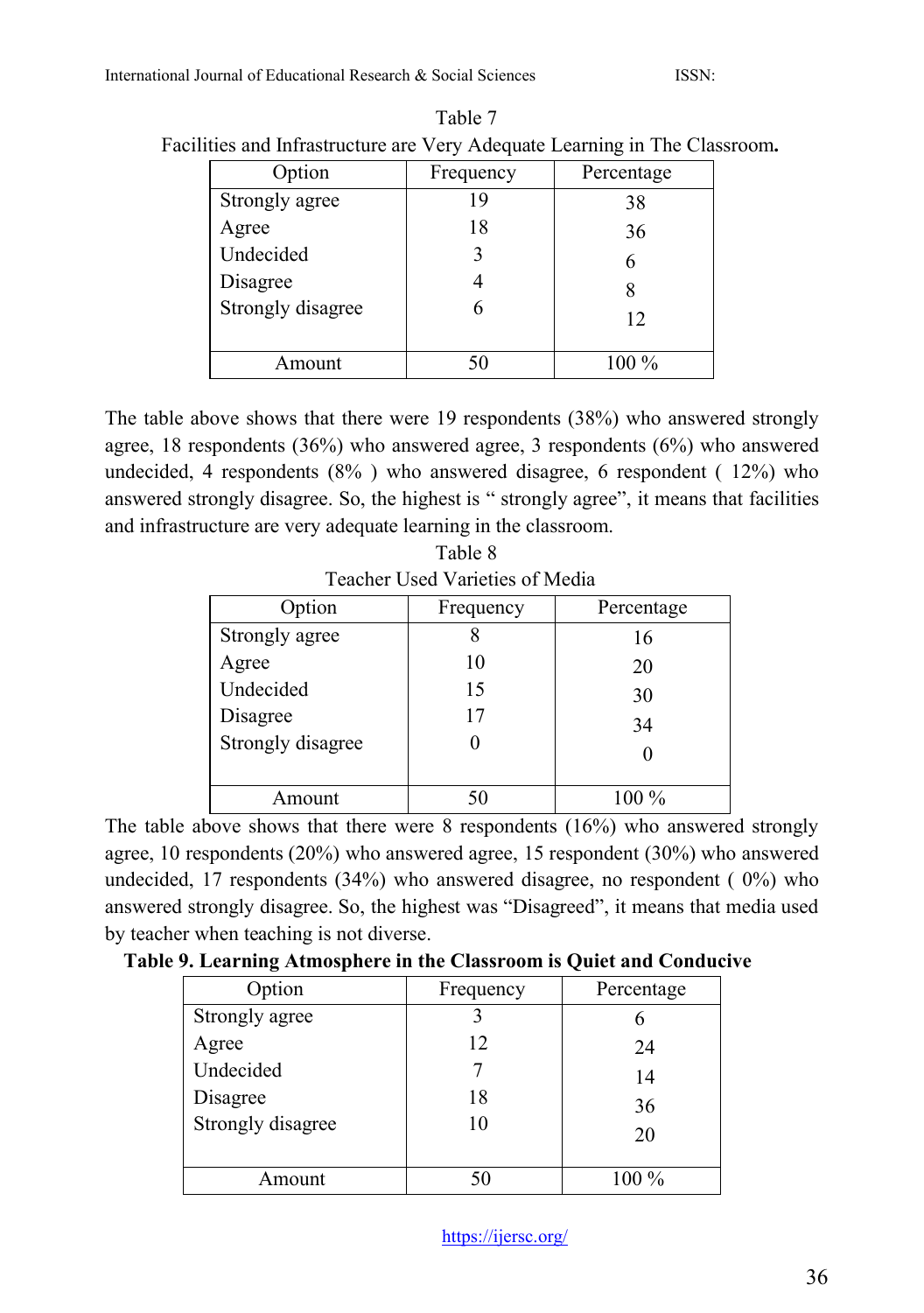The table above shows that there were 3 respondents  $(6%)$  who answered strongly agree, 12 respondents (24%) who answered agree, 7 respondents (14%) who answered undecided, 18 respondents (36%) who answered disagree, 10 respondents (20%) who answered strongly disagree. so, the highest is "disagreed", it means that some of students do not like learning atmosphere in the classroom is quiet and conducive.

| Option          | Frequency | Percentage |
|-----------------|-----------|------------|
| Strongly agree  |           | 12         |
| Agree           | 10        | 20         |
| Undecided       | 23        | 46         |
| Disagree        |           | 18         |
| Strong disagree |           |            |
|                 |           |            |
| Amount          | 50        | 100 %      |

| Table 11. My Family Always Give Me Support to Learn English |  |  |  |  |  |  |  |
|-------------------------------------------------------------|--|--|--|--|--|--|--|
|-------------------------------------------------------------|--|--|--|--|--|--|--|

The table above shows that there were 6 respondents (12%) who answered strongly agree, 10 respondents (20%) who answered agree, 23 respondent (46%) who answered undecided, 9 respondents (18%) who answered disagree, 2 respondents ( 4%) who answered strongly disagree. So, the highest is "undecided", it means that most of students get less support to learn English.

| Option            | Frequency | Percentage |
|-------------------|-----------|------------|
| Strongly agree    |           | 12         |
| Agree             |           | 18         |
| Undecided         | 20        | 40         |
| Disagree          | 15        | 30         |
| Strongly disagree |           |            |
| Amount            | 50        | 100 %      |

Table 10. I Have many of English Resources in My House

The table above shows that there were 6 respondents (12%) who answered strongly agree, 9 respondents (18%) who answered agree, 20 respondents (40%) who answered undecided, 15 respondents (30%) who answered disagree, no respondent ( 0%) who answered strongly disagree. So, the highest is "undecided". It means that most of students have less resources of English.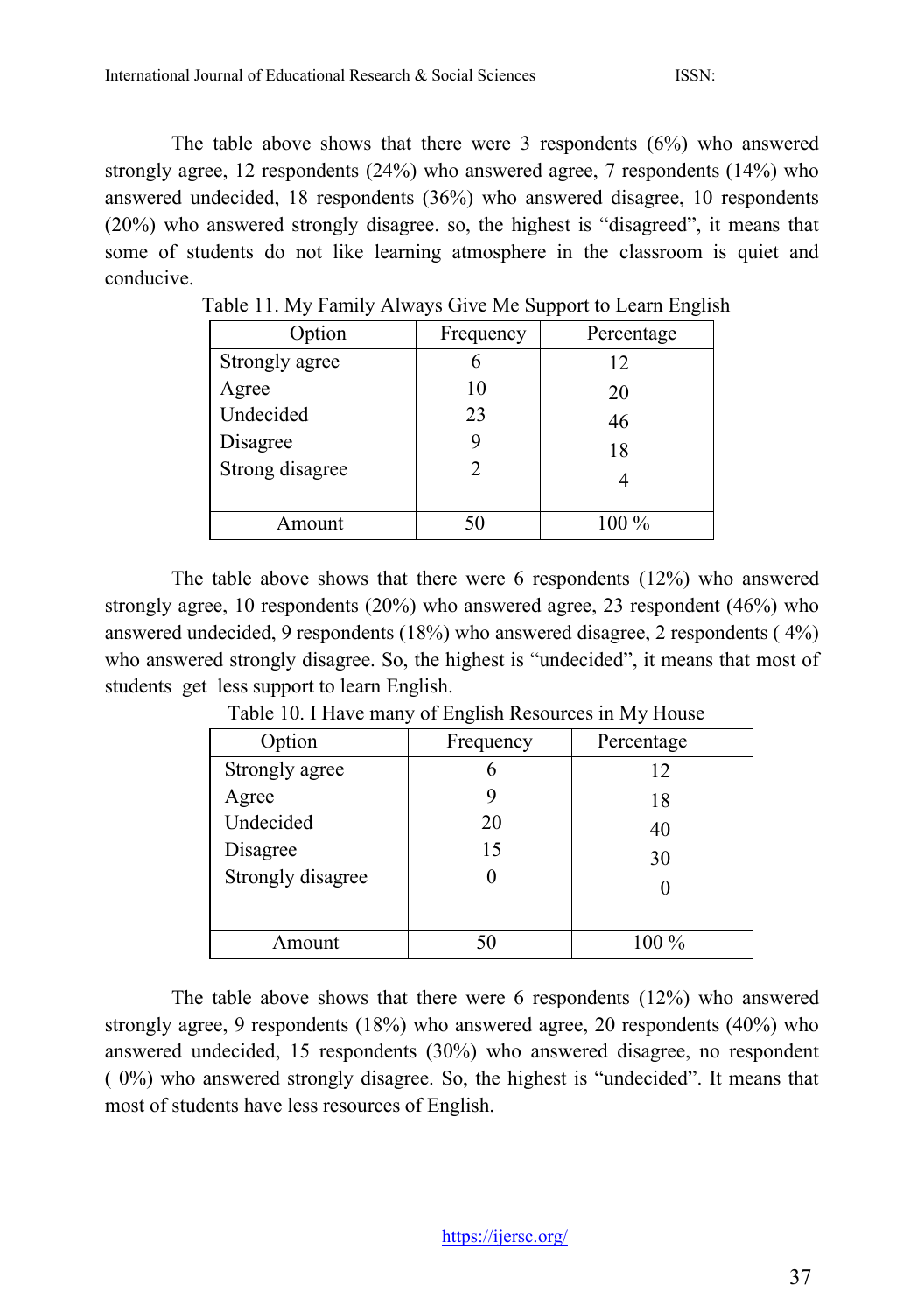| Option            | Frequency | Percentage |
|-------------------|-----------|------------|
| Strongly agree    | 35        | 70         |
| Agree             |           | 14         |
| Undecided         | 8         | 16         |
| Disagree          |           |            |
| Strongly disagree |           |            |
|                   |           |            |
| Amount            | 50        | $100\%$    |

Table 12. Teacher is Fair in Learning Process

The table above shows that there were 35 respondents (70%) who answered strongly agree, 7 respondents (14%) who answered agree, 8 respondents (16%) who answered undecided, no respondents who answered disagree and strongly disagree. so, the highest is "strong agree", it means that most of the students agree that teacher is fair in learning process.

| Option          | Frequency | Percentage |
|-----------------|-----------|------------|
| Strongly agree  |           | 14         |
| Agree           | 23        | 46         |
| Undecided       |           | 16         |
| Disagree        | 12        | 24         |
| Strong disagree |           |            |
|                 |           |            |
| Amount          |           | 100 %      |

**Table 13. I Have many Friends that can Share the Information about English**

The table above shows that there were 7 respondents (14%) who answered strongly agree, 23 respondents (46%) who answered agree, 8 respondents (16%) who answered undecided, 12 respondents (24%) who answered disagree, no respondent ( 0%) who answered strongly disagree. So, the highest is " Agreed" . It means that the students have many friends to share the information about English.

### **IV. CONCLUSION**

Based on the score of product moment by using SPSS,  $R_{xy}$  is (0,410): it showed there was significant correlation between students' activities in STAD model and their interest in learning English. Referring to product moment table, it shows that the correlation is "enough", because  $0,401$  placed between  $0,400 - 0,599$ .

On the other hand, the null hypothesis was rejected because r table is lower than r observation whether at 5%  $(0,279)$  or at 1 %  $(0,361)$  level of significant, meaning that there was a significant correlation between students' activities in STAD model and their interest in learning English at the first year of MAN 039 Tembilahan.